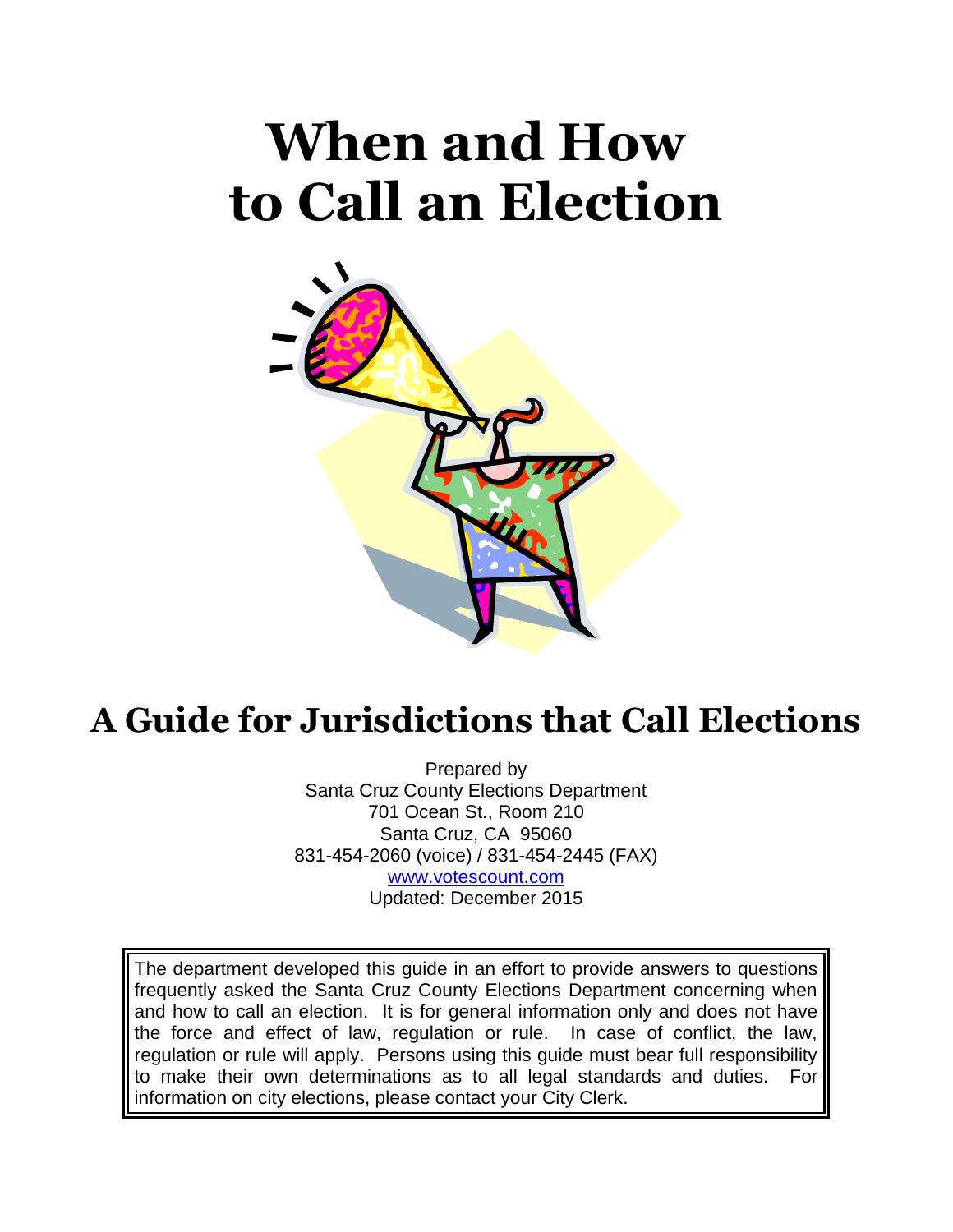# **Important Code Sections to Know:**

## **Established Election Dates (Elections Code §1000)**

The established election dates in each year are as follows:

- (a) The second Tuesday of April in each even-numbered year.
- (b) The first Tuesday after the first Monday in March of each odd-numbered year.
- (c) The first Tuesday after the first Monday in June of each year.
- (d) The first Tuesday after the first Monday in November of each year.

# **Statewide Election Dates (Elections Code §1001)**

Elections held in June and November of each even-numbered year are statewide elections and the dates of those elections are statewide election dates.

# **Date of State, County, City, District and School Elections (Elections Code §1002)**

Except as provided in Section 1003, notwithstanding any other provisions of law, all state, county, city, district, and school district elections shall be held on an established election date.

# **Exceptions to the Above (Elections Code §1003)**

This chapter shall not apply to the following:

- (a) Any special election called by the Governor.
- (b) Elections held in chartered cities or chartered counties in which the charter provisions are inconsistent with this chapter.
- (c) School governing board elections consolidated pursuant to Section 1302.2 or initiated by petition pursuant to Section 5091 of the Education Code.
- (d) Elections of any kind required or permitted to be held by a school district located in a chartered city or county when the election is consolidated with a regular city or county election held in a jurisdiction that includes 95 percent or more of the school district's population.
- (e) County, municipal, district, and school district initiative, referendum, or recall elections.
- (f) Any election conducted solely by mailed ballot pursuant to Division 4 (commencing with Section 4000).
- (g) Elections held pursuant to Article 1 (commencing with Section 15100) of Chapter 1, or pursuant to Article 4 (commencing with Section 15340) of Chapter 2 of, Part 10 of the Education Code.

## **Tuesday Elections (Elections Code §1100)**

No election shall be held on any day other than a Tuesday, nor shall any election be held on the day before, the day of, or the day after, a state holiday.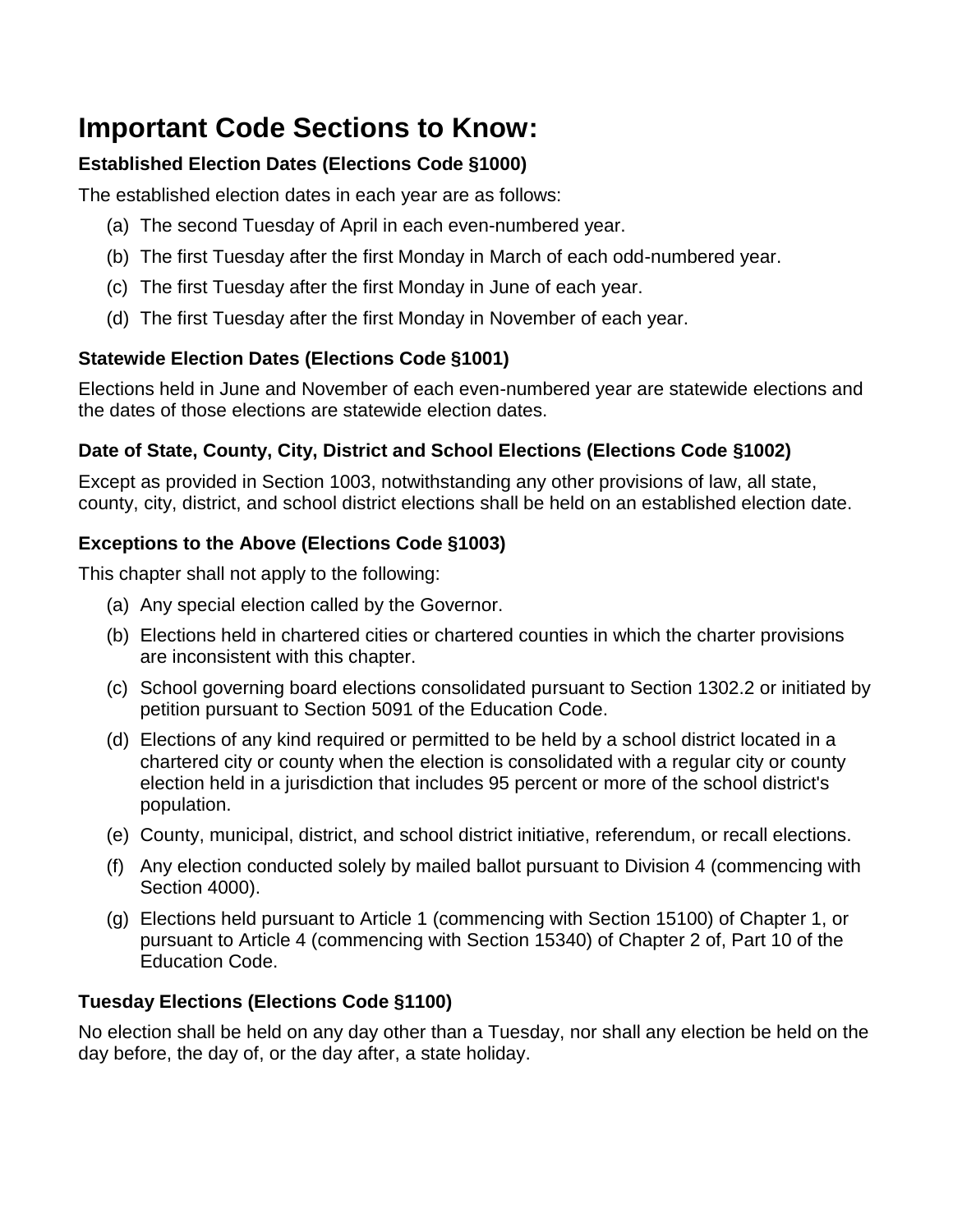#### **In Other Words…**

Local jurisdictions have regular election dates established by the jurisdiction as to when their elected officials are on the ballot. In Santa Cruz County, we have the following scheduled elections:

| <b>Jurisdiction</b>                                                     | <b>Election Type</b>                | <b>Election Year</b>   |  |
|-------------------------------------------------------------------------|-------------------------------------|------------------------|--|
| President                                                               | <b>Primary &amp; General</b>        | 2016, 2020, 2024       |  |
| Governor, State Offices                                                 | <b>Primary &amp; General</b>        | 2014, 2018, 2022       |  |
| <b>County Department Heads</b>                                          | Primary & General run-off if needed | 2014, 2018, 2022       |  |
| 3rd and 4 <sup>th</sup> District Supervisors                            | Primary & General run-off if needed | 2014, 2018, 2022       |  |
| 1 <sup>st</sup> , 2 <sup>nd</sup> and 5 <sup>th</sup> Dist. Supervisors | Primary & General run-off if needed | 2016, 2020, 2024       |  |
| <b>Cities</b>                                                           | General only                        | even-numbered<br>years |  |
| <b>Schools</b>                                                          | General only                        | even-numbered<br>years |  |
| <b>Most Special Districts</b>                                           | General only                        | even-numbered<br>years |  |
| San Benito County Board of<br>Education, Trustee Area 2                 | Primary                             | 2016, 2020, 2024       |  |
| Alba Park, Parkway and<br>Recreation,                                   | General                             | odd-numbered years     |  |
| Opal Cliffs Recreation,<br>Salsipuedes Sanitary,                        |                                     |                        |  |
| Place de Mer Geologic Hazard<br>Abatement                               |                                     |                        |  |
| Depot Hill Geologic Hazard<br>Abatement                                 |                                     |                        |  |

Jurisdictions that are authorized to call for a special election, either to fill a vacancy or propose a measure to voters, may do so on either their regularly scheduled election date listed above or on any of the other established elections listed in Elections Code §1000.

To call an election on any other Tuesday, the jurisdiction must meet specific criteria.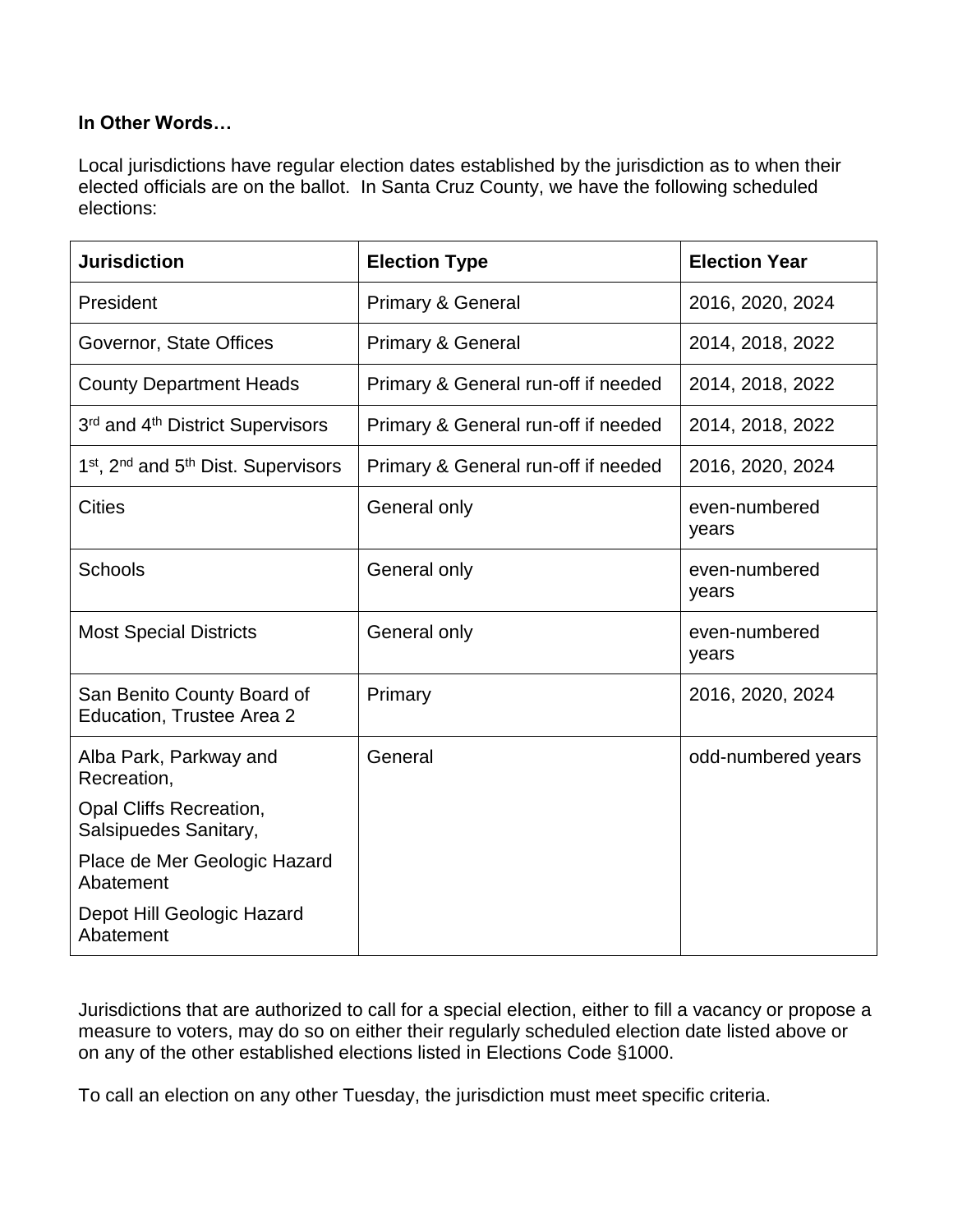**Elections Held on a Date Other Than an Established Election Date Must be One of the Following:**

**Governor calls a Special:** Special elections called by the Governor

**HOWEVER**, Article IV Sect 8(c)(3) allows the Legislature to enact statutes calling elections.

 **Charters**: Elections called by chartered counties or cities where the charter provisions provide for other election dates.

Any kind of school district election may also be consolidated with these elections if 95 percent or more of the school district population is contained within the chartered city or county. Elections Code Section 1302.2 reiterates the ability of a school or community college district that shares territory with a charter city to consolidate its governing board election with that charter city's election. The section further allows all component districts of a high school or community college district to consolidate as well. This section makes no reference to the percentage of school territory the city must contain in order to have such a consolidation like Section 1003(d) requires – it simply calls for inclusion of "territory that is in part the same as the chartered city."

 **Petition Calling for Election of School Trustee:** School governing board elections where a provisional appointment has been made and a petition is circulated with a sufficient number of signatures calling for a special election to be held are not required to be held on established election dates. The Superintendent of Schools is required to call an election no later than the 120th day after the determination of a sufficient petition.

However, if a regular election date, as defined in Section 1000 of the Elections Code, occurs between the 120th day and the 150th day following the determination, the county superintendent of schools may call the special election to be conducted on the regular election date.

- **Initiative, Referendum & Recall:** Elections held as a result of an initiative, referendum, or recall for any jurisdiction where the additional threshold of valid signatures were collected can force the question to an election date other than an established election date.
- **All Mail Ballot:** Any election conducted solely by mailed ballot. Refer to the Mail Ballot Elections section below.
- **School Bonds – 2/3 vote<sup>1</sup> :** The school governing body or initiative petition can place a 2/3 vote school bond question on a ballot on any Tuesday. Such an election may not be held within 45 days before a statewide election or within 45 days after a statewide election unless conducted at the same time as the statewide election or on an established polling place or mail ballot election date pursuant to Section 1000 and 1500 of the Elections Code. (Ed. Code §15100, 15340, 15101)

 $\overline{a}$ 



<sup>&</sup>lt;sup>1</sup> Proposition 39 passed by voters in November 2000 authorized voters to pass certain school bond measures with 55% of the vote. Education Code §15266 was subsequently added by the Legislature (Ch. 44, 2000, AB 1908) to clarify that such elections would only be held on a regularly scheduled local or statewide election – NOT on any Tuesday.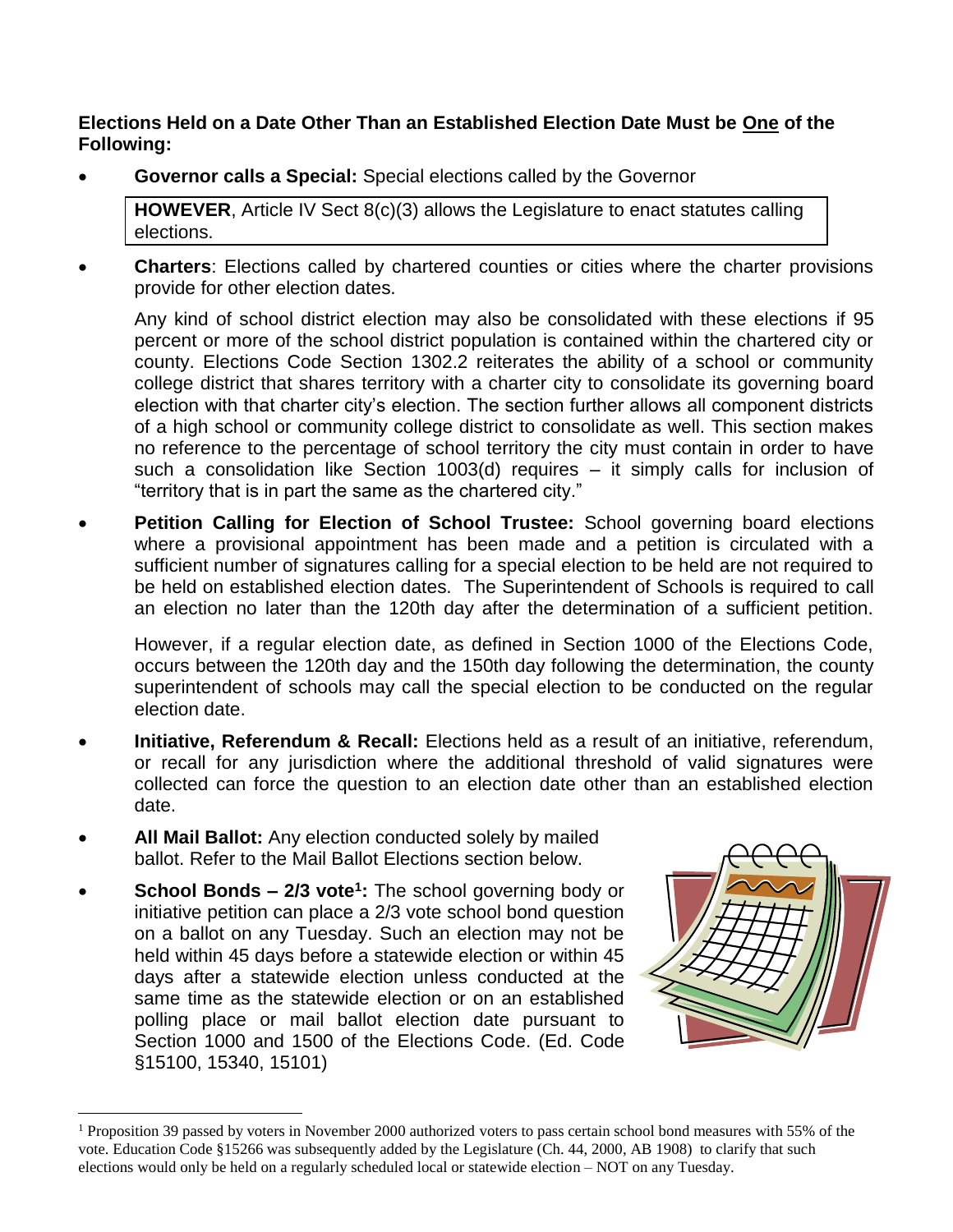#### **Mail Ballot Elections**

Some elections conducted by all mail ballot are also exempt from calling elections on the established election dates.

### **Established Mailed Ballot Election Dates (Elections Code §1500)**

The established mailed ballot election dates are as follows:

(a) The first Tuesday after the first Monday in May of each year.

(b) The first Tuesday after the first Monday in March of each evennumbered year.

(c) The last Tuesday in August of each year.

## **Conditions for conducting all-mail ballot election (Elections Code §4000)**

A local, special, or consolidated election may be conducted wholly by mail provided that all of the following conditions apply:

- (a) The governing body of the local agency authorizes the use of mailed ballots for the election.
- (b) The election is held on an established mailed ballot election date pursuant to Section 1500
- (c) The election is one of the following:
	- (1) An election in which no more than 1,000 registered voters are eligible to participate.
	- (2) An election on a measure or measures restricted to (A) the imposition of special taxes, or (B) expenditure limitation overrides, or (C) both (A) and (B), in a city, county, or special district with 5,000 or less registered voters calculated as of the time of the last report of registration by the county elections official to the Secretary of State.
	- (3) An election on the issuance of a general obligation water bond in accordance with Section 12944.5 of the Water Code.
	- (4) An election of the Directors of the Monterey Peninsula Water Management District as authorized in Section 122 [should be 221] of Chapter 527 of the Statutes of 1977, known as the Monterey Peninsula Water Management District Law.
	- (5) An election of the Aliso Water Management Agency, or its affected member agencies, pursuant to Sections 13416 and 13417 of the Water Code.
	- (6) An election of the San Jacinto Mountain Area Water Study Agency pursuant to Sections 13416 and 13417 of the Water Code.
	- (7) An election of the San Lorenzo Valley Water District pursuant to Sections 13416 and 13417 of the Water Code.
	- (8) An election or assessment ballot proceeding required or authorized by Article XIIIC or XIIID of the California Constitution. However, when an assessment ballot proceeding is conducted by mail pursuant to this section, the following rules shall apply:
		- (A) The proceeding shall be denominated an "assessment ballot proceeding" rather than an election.
		- (B) Ballots shall be denominated "assessment ballots."

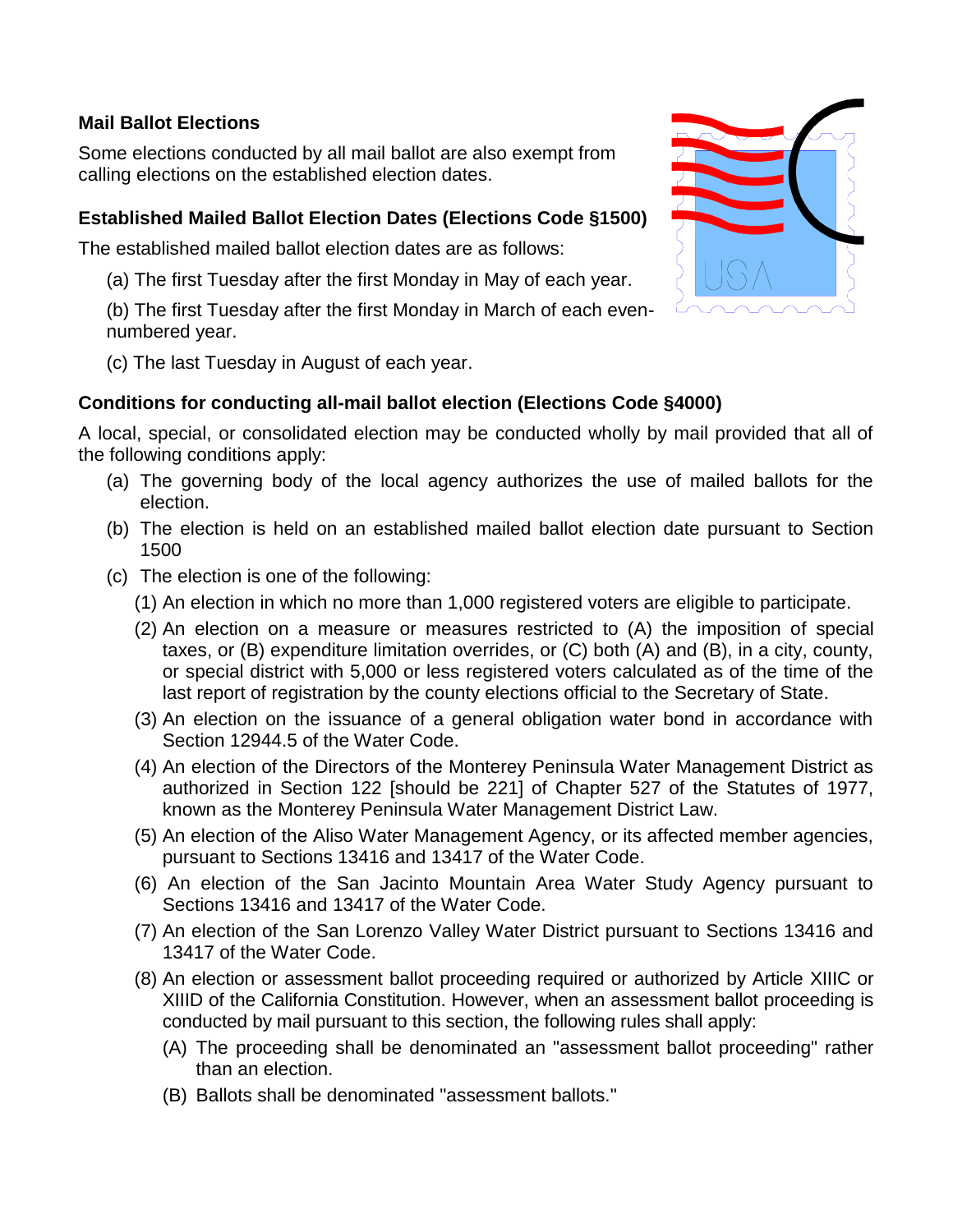#### **In Other Words…**

 $\overline{a}$ 

Some specific districts have obtained an exemption in the Elections Code from holding specific types of elections on established election dates, as long as it is done by all-mail ballot:

**Monterey Peninsula Water Management District** for an election of Directors.

The following districts are exempt from the established election dates when holding an all mail ballot election to enter into a contract with the state board for a construction loan:

- **Aliso Water Management Agency**
- **San Jacinto Mountain Area Water Study Agency**
- **San Lorenzo Valley Water District**

All other jurisdictions that want to hold an election on a date other than the established election dates, must do so by **all-mail ballot AND** meet **one** of the following criteria:

• Have no more than 1,000 registered voters.

**HOWEVER**, Elections Code §4108 allows a "district," regardless of the number of registered voters, to conduct an election by all-mail on an established mail ballot election date (found in Section 1500), or on any other date other than an established election date. This section was moved from the UDEL section and is intended to apply only to special districts; however, mail ballot elections have been called for school districts under this section.

- The election is called by a city, county or special district (schools are not listed) with 5,000 registered voters or less **and** the election is for a measure to impose a special tax or a Gann Limit<sup>2</sup> override or both;
- The election is for a general obligation water bond to fund acquisition and construction of works and facilities to enable the local public agency or improvement district to utilize the water supply secured by contract with the state;
- The election is for a special tax under Article XIIIC or XIII D of the CA. Const. This includes all parcel tax elections regardless of the size or type of jurisdiction.
- The election is for a general tax pursuant to Proposition 218<sup>3</sup>. The Constitution requires the election be consolidated with a regularly scheduled general election for members of the governing body of the local government, **except** in cases of emergency declared by a unanimous vote of the governing body; or
- The measure is an assessment ballot proceeding held pursuant to Proposition 218<sup>4</sup> (See table on following page)

<sup>&</sup>lt;sup>2</sup> The Gann Limit, passed by voters as Proposition 4 in November 1979 created Article XIIIB of the state Constitution. It restricts governmental spending by setting an annual appropriations (i.e., expenditures) limit for governmental agencies The California Constitution authorizes voters by majority vote to change this appropriations limit for a maximum period of four years at a time. Unless the voters do so, the appropriations limit will be based on an earlier year's limit, adjusted for changes in the cost of living and population.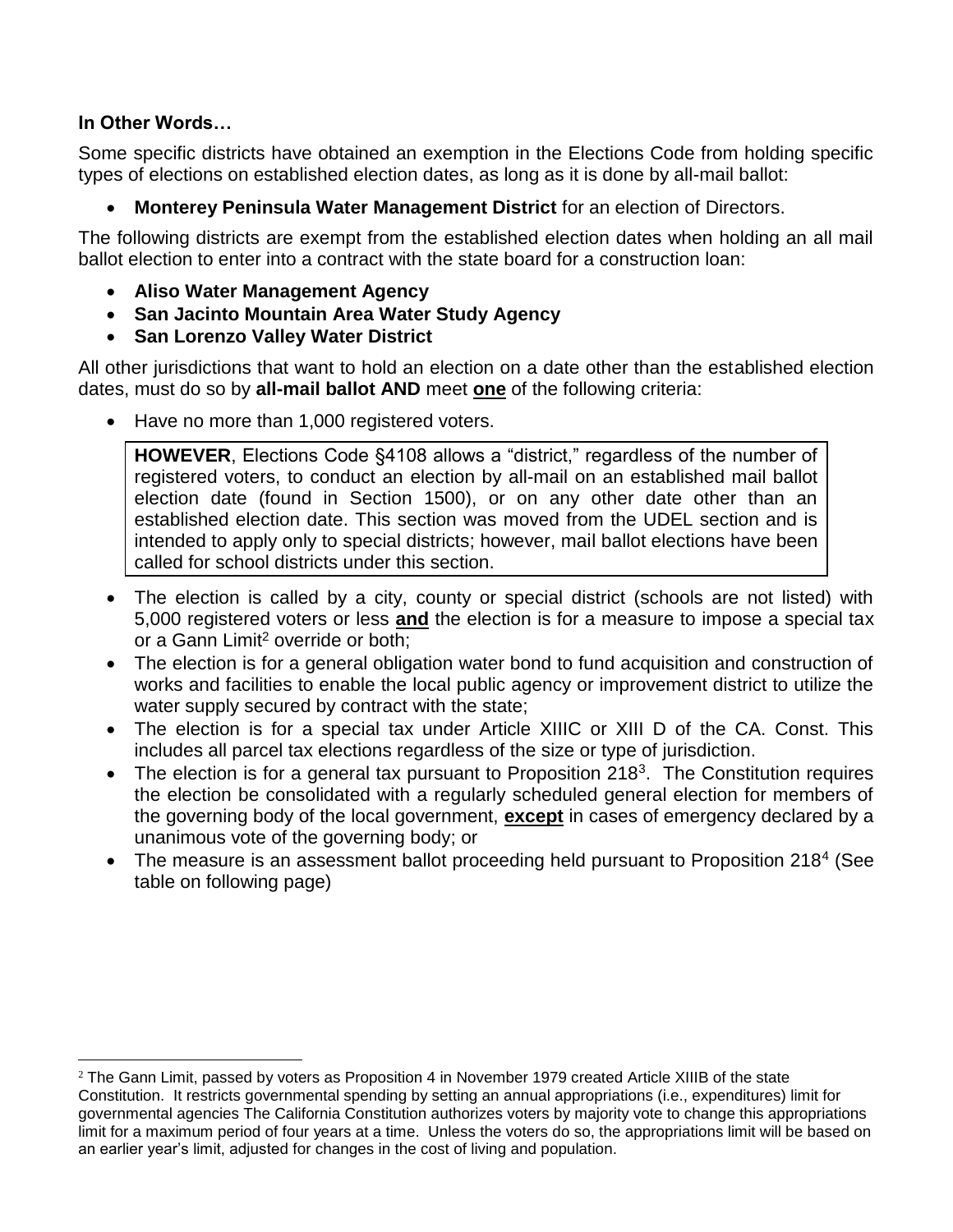#### **"Small Cities" or "Eligible Entity" mailed ballot election (Elections Code §4004)**

- (a) "Small city" means a city with a population of 100,000 or less, as determined by the annual city total population rankings by the Demographic Research Unit of the Department of Finance.
- (b) "Eligible entity" means a school district or a special district.
- (c) Notwithstanding Sections 1500 and 4000, an election in a small city or an eligible entity may be conducted wholly as an all-mail ballot election, subject to the following conditions:
	- (1) The legislative body of the small city or the governing body of the eligible entity, by resolution, authorizes the use of mailed ballots for the election.
	- (2) The election is a special election to fill a vacancy in the legislative body or governing body.
	- (3) The election is not held on the same date as a statewide primary or general election.
	- (4) The election is not consolidated with any other election.
	- (5) The return of voted mail ballots is subject to Section 3017.

#### **Exception for Special Districts to Conduct Any Election by All Mail Ballot**

Elections Code §4002 states: "Notwithstanding Section 4000**,** a special district may conduct its elections by mail in accordance with Sections 1500, 4104, 4105, and 4108."

And, Elections Code §4108 states: "Notwithstanding any other provisions of law and regardless of the number of eligible voters within its boundaries a district may, by resolution of its governing board, conduct any election by all-mailed ballots pursuant to Division 4 (commencing with Section 4000).

An election conducted pursuant to this section shall be held on a date prescribed in Section 1500 or on any other date other than an established election date."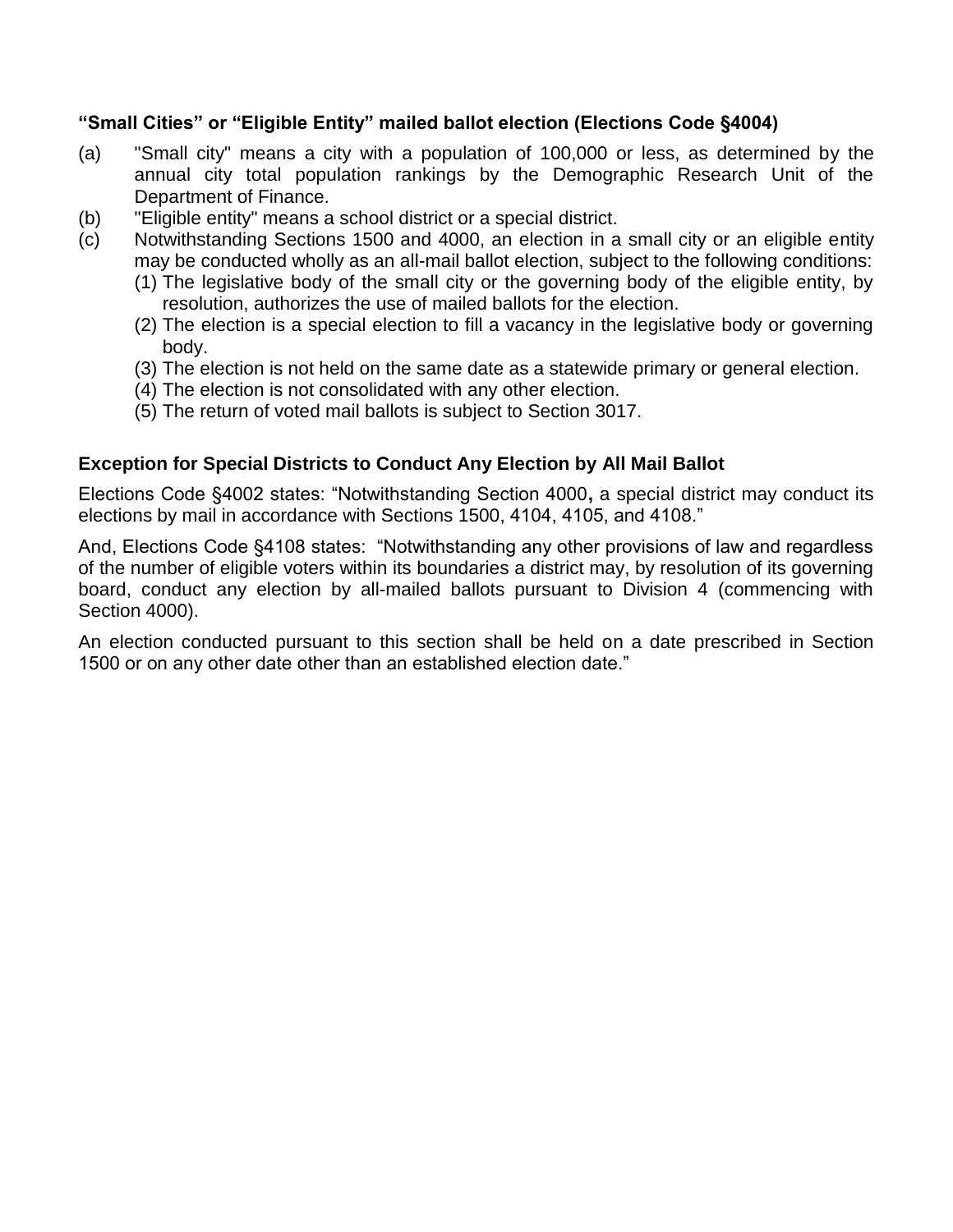# **<sup>4</sup>Which Local Revenues are Affected by Proposition 218?**

\_\_\_\_\_\_\_\_\_\_\_\_\_\_\_\_\_\_\_\_\_\_

| <b>Affected</b>                                                                                                                                                                                                                                                                                                                                       | <b>Not Directly Affected</b>                                                                                                               |  |  |  |  |  |
|-------------------------------------------------------------------------------------------------------------------------------------------------------------------------------------------------------------------------------------------------------------------------------------------------------------------------------------------------------|--------------------------------------------------------------------------------------------------------------------------------------------|--|--|--|--|--|
| <b>TAXES</b>                                                                                                                                                                                                                                                                                                                                          |                                                                                                                                            |  |  |  |  |  |
| Requires majority voter approval for new or<br>increased general taxes. Any general tax<br>imposed, extended or increased without voter<br>approval in 1995 and 1996 must have been<br>brought before the voters by Nov. 6, 1998.<br>Such taxes include: Utility Taxes, Hotel and<br>Transient Occupancy Taxes, Parks and<br><b>Recreation Taxes.</b> | <b>Property Taxes</b><br><b>Bradley-Burns sales taxes</b><br><b>Vehicle License Fees</b><br><b>Mello-Roos Taxes</b><br><b>Timber Taxes</b> |  |  |  |  |  |
| Taxes for a specific purpose are considered<br>"special taxes" even if deposited into the<br>general fund. Requires 2/3 vote.                                                                                                                                                                                                                         |                                                                                                                                            |  |  |  |  |  |
| <b>ASSESSMENTS</b>                                                                                                                                                                                                                                                                                                                                    |                                                                                                                                            |  |  |  |  |  |
| All new or increased assessments.<br>Some existing assessments                                                                                                                                                                                                                                                                                        | Most existing assessments                                                                                                                  |  |  |  |  |  |
| <b>FEES</b>                                                                                                                                                                                                                                                                                                                                           |                                                                                                                                            |  |  |  |  |  |
| Property-related fees. (Fees imposed as an<br>"incident of property ownership.")                                                                                                                                                                                                                                                                      | Fees that are NOT property-related. Gas and<br>Electric fees. Developer fees.                                                              |  |  |  |  |  |